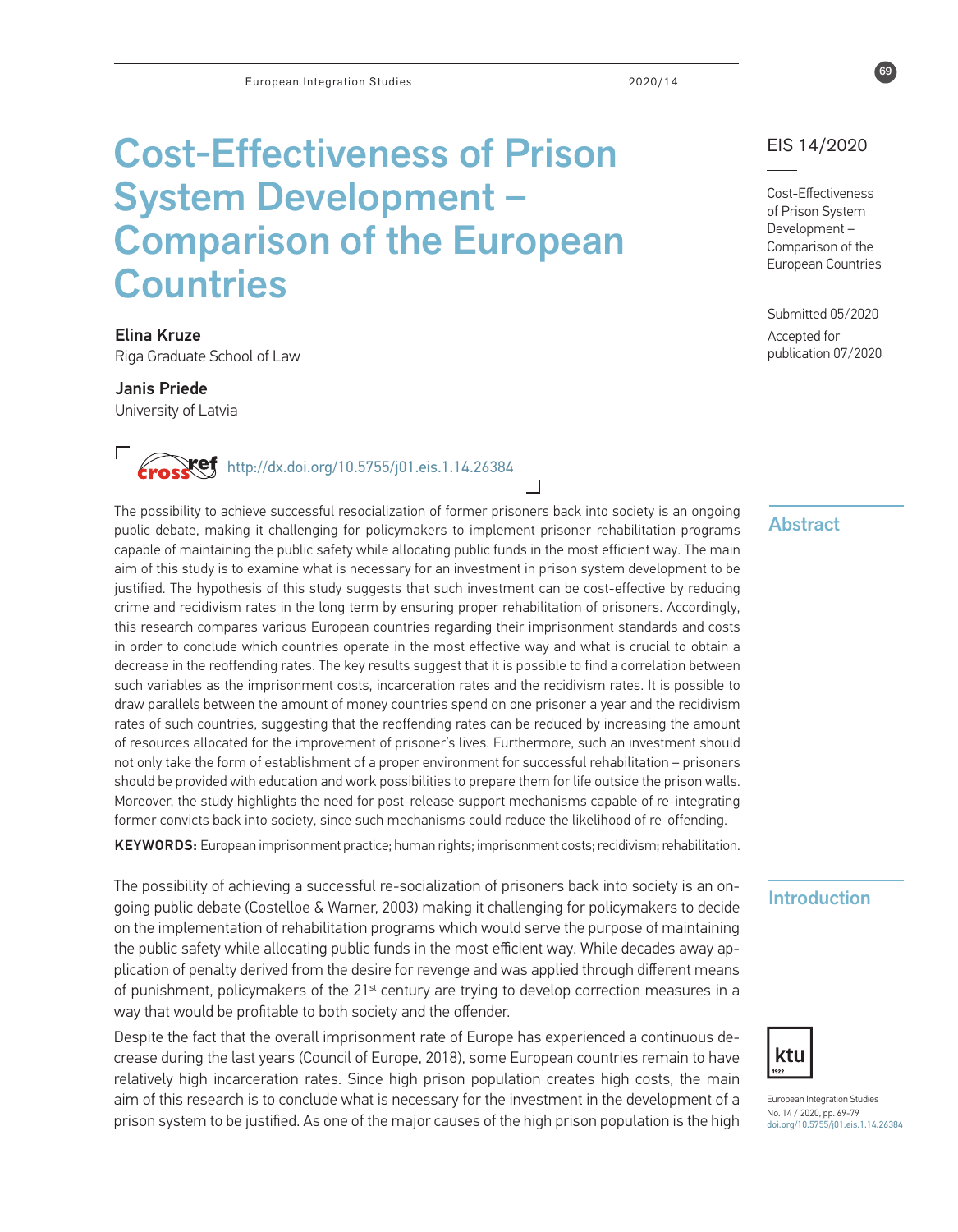number of convicts repeatedly incarcerated for property-related offences, the primary purpose of the rehabilitation programs established in the prison facilities of various European countries is to ensure a proper re-socialization of former convicts back into society. Since the reoffending rates of the European countries range from 20% to 70% (Council of Europe, 2014), the aim of this research is to come to a conclusion of what the countries with high recidivism rates are lacking. Accordingly, this research is dedicated to the question of what is necessary for an investment in prison system development to be cost-effective in the long term. Hypothesis of this study suggests that the investment in prison system development is cost-effective by reducing crime and recidivism rates in the long term if a proper rehabilitation of prisoners is ensured.

This article applies two legal research methods – the doctrinal method and the comparative method. Firstly, it looks at the development of the European system regarding the legal framework of the standard imprisonment rules. Secondly, it compares different punitive systems, finding a correlation between their imprisonment costs and effectiveness in order to determine which countries operate most effectively based on the rate of reoffending. Accordingly, the qualitative research method is used to explain the existing practice and success of three completely different prison systems, namely the practice of Norway, the Netherlands and Latvia, and the quantitative research method is applied to analyze imprisonment conditions and costs, using the regression analysis in order to find out what effect these costs have on incarceration and recidivism rates in the long term.

In order to reach the aim of the research, the tasks of the study are formulated as follows:

- to review the movement towards the modern European imprisonment practice;
- <sup>2</sup> to gather data regarding imprisonment conditions and costs in the chosen European countries;
- 3 to calculate the correlation between the incarceration costs and reoffending rates;
- 4 to compare different penal systems regarding the prison conditions, costs and the success of prisoner's rehabilitation programs.

The key findings of this research suggest that the investment in prison system development can be cost-effective if a proper rehabilitation of prisoners has been ensured not only during the time of their incarceration but also after release. Since the high prison population can be reduced by achieving a decrease in reoffending rates, it is of crucial importance to establish post-release support mechanisms capable of ensuring proper resocialization of former prisoners back into society. Moreover, acknowledging the wide range of issues faced by ex-prisoners by the time of their release, such as unemployment and lack of education, it would be in the interest of any state to take the appropriate measures to increase employer's willingness to provide former convicts with job possibilities through employer-support mechanisms, possibly leading to decrease of reoffending rates.

# European imprisonment practice

70

High incarceration rates create high costs. Since almost all the European countries have abolished the death penalty, the most applied means of punishment for a crime committed have taken the form of imprisonment. During the  $19<sup>th</sup>$  century, the concept of a prison in the view of the European countries experienced a radical change, resulting in a prison being described as "a place of personal reform" and "a testing ground for judging readiness for release" (European Prison Rules, 2006). The United Nations Standard Minimum Rules for the Treatment of Prisoners states that the main aim of imprisonment is to protect citizens against crime, at the same time trying to rehabilitate offenders in order to reduce the recidivism rates (UN Standard Minimum Rules for the Treatment of Prisoners, 1957). Accordingly, it is the rehabilitative aim that has recently gained an increasing support in Europe (Meijer, 2017). Whilst a definition of the term "rehabilitation" has not been provided at the European level, it has been used as a synonym for such expres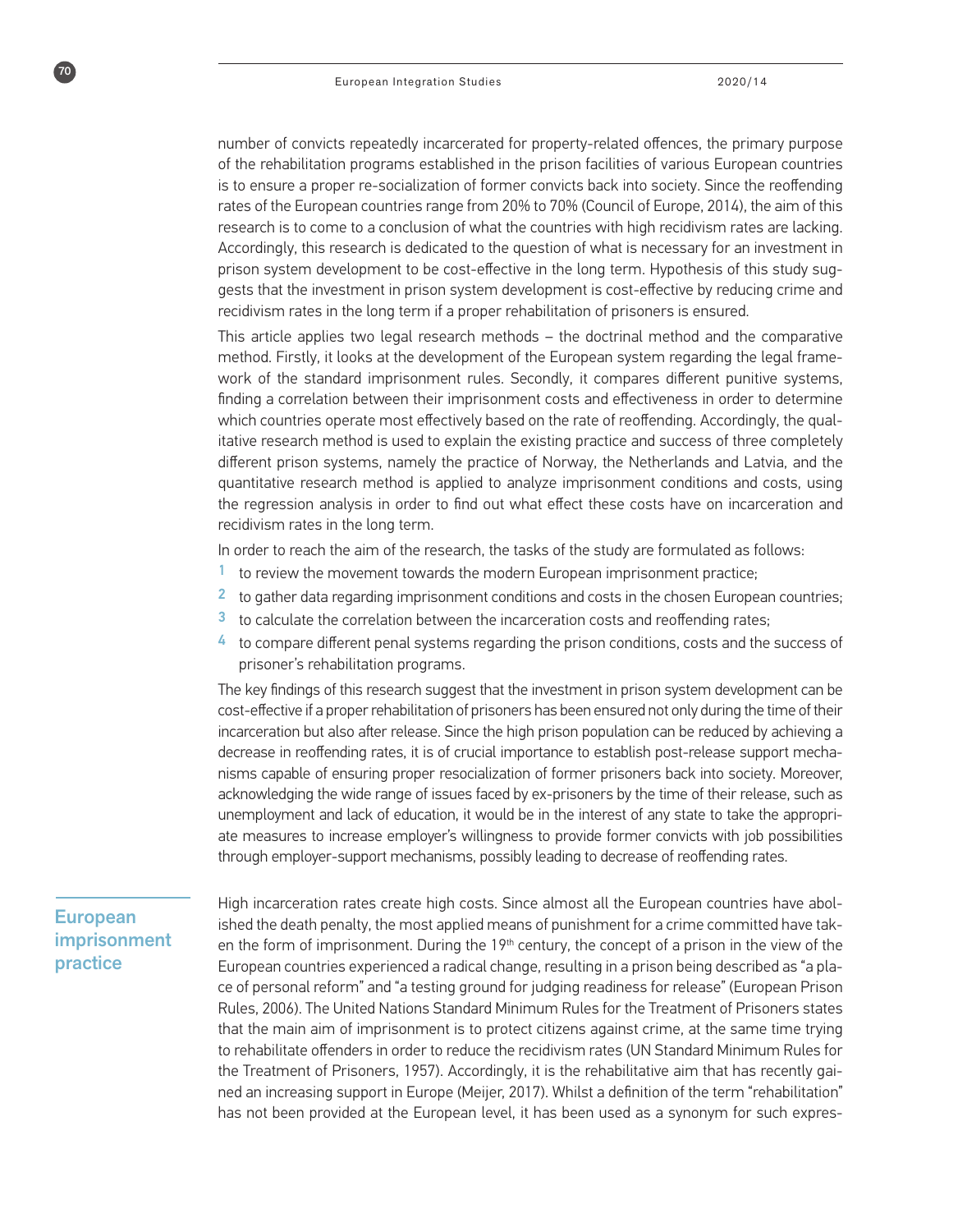sions as "resocialization" and "reintegration". Although the idea of the means of rehabilitation has been expressed in the domestic law of various European countries, the rehabilitative ideal varies from one country to another (Martufi, 2018). The European Court of Human Rights has provided that the "process" of rehabilitation entails the possibility of prisoners to engage in such activities as education, work and vocational training (Murray v. the Netherlands [GC], 2016, § 101). It is worth mentioning that among with various rules for acommodation, the UN Standard Minimum Rules has been an essential source for the guidance of prison system management regarding such matters as eduaction, treatment of prisoners and after-care matters, setting international standards below which no state's penitentiary system should fall. However, the extent of rights guaranteed to convicts in practice varies between countries (UNESCO, 2018).

When comparing prison systems of different countries to find out which practices are most profitable to society in the long term, it is essential to look at prison conditions and costs, the approaches established to prepare prisoners for life after release and how effective they are based on recidivism rates. In the following part, the incarceration rates, costs and recidivism rates of 27 countries, namely 25 member states of the European Union, the United Kingdom and Norway, are analysed.

Firstly, a country's GDP per capita is compared with the amount of money spent on prisoners a year. GDP per capita has been computed, dividing the annual GDP of a country in the year of 2018 (Statista, 2018) with the population rate in the same year (Statista, 2018), estimated in euros. Costs per one prisoner a year have been computed, firstly finding the number of prisoners in each country in 2018, dividing the population rate by the incarceration rate of the same year (Statista, 2018) and further dividing the amount of money spent on the prison system a year by the number of prisoners. Since the latest official data of imprisonment costs in European countries has been provided by the Council of Europe in the Annual Penal Statistics report of 2018, annual imprisonment costs have been derived from this report. As stated in the report, costs of imprisonment estimate the budget spent by penal institutions, including health care, costs of security, administration, services, as well as support and rehabilitation programs (Council of Europe, 2018).

Figure 1 draws a trend of correlation between the GDP per capita and the costs per one prisoner, showing that the bigger the GDP, the more a country is spending on its prisoners. The correlation



### Figure 1

Author's calculations based on data regarding imprisonment costs and GDP per capita of the European countries, in 2018, available on Statista.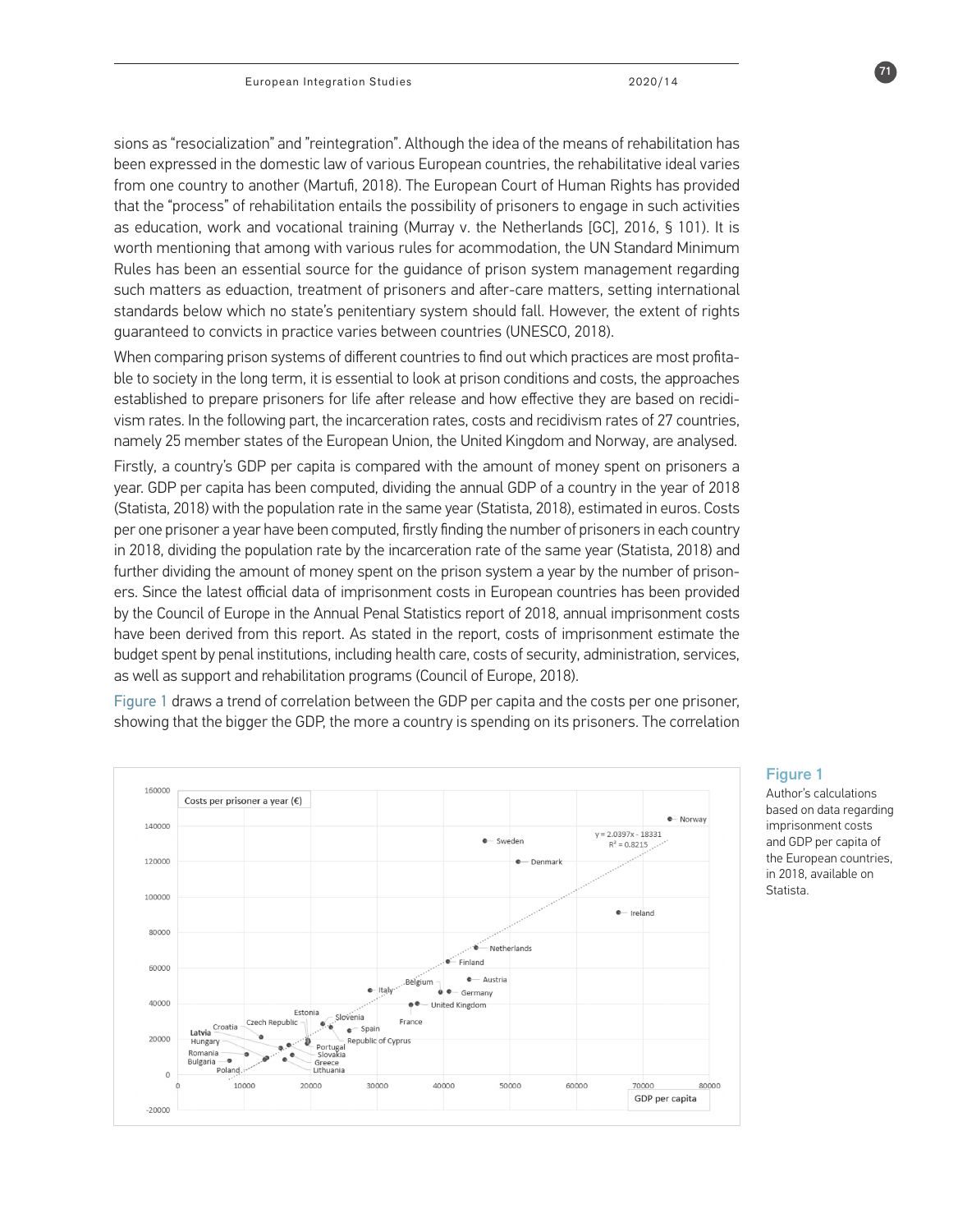coefficient is 0.91, which is a strong positive correlation in the amplitude of -1.0 to 1.0, meaning that for a positive increase in GDP per capita there would most likely be a positive increase in the amount of money spent on one prisoner per year as well. Related determination coefficient  $R^2$  of the two variables is 0.82 - in the amplitude of 0.0 to 1.0 it is a strong fit, meaning that 82% of the variations in the amount of money spent on prisoners by the European countries can be strongly influenced by the change in the GDP.

It can be seen from the graph that three clusters of countries have appeared. Such EU countries as Luxembourg and Malta have been excluded because of the lack of information regarding imprisonment costs. In the first group, which consist of 15 countries, both GDP per capita and money spent on one prisoner per year do not exceed 30 000 euro. For most of these countries, both variables are similar. Italy is placed in between two clusters, as its GDP per capita is lower than 30 000 euro while it spends almost 50 000 euro per year for one imprisonment place. The second cluster consists of 7 countries which spend 40 000 euro to 72 000 euro per prisoner a year while the GDP per capita of countries vary between 35 000 euro and 45 000 euro. Although Finland's and Germany's GDP per capita is almost identical (around 40 000 euro), Finland spends 63 529.62 euro per one imprisonment place, while Germany allocates the amount of 46 809.41 euro for the costs of one prisoner a year. The third group consists of 4 countries – Sweden, Denmark, Ireland and Norway. It should be noticed that although the GDP per capita of Sweden is 46 238.61 euro which is close to the values of some countries of the second cluster, the amount of money spent on one prison place of the country is almost three times bigger – approximately 131 610.72 euro, which is one of the highest numbers spent on one imprisonment place. It is also notable that Denmark, with a GDP per capita of a bit more than 50 000 euro, is spending more than twice the amount on one prisoner – almost 119 887.60 euro. Another country allocated in the third cluster is Ireland, with the GDP per capita of 66 345.83 euro, spending one and a half times more on one prisoner – 91 144.31 euro. The fourth member of this cluster is Norway – a country with the highest GDP per capita of approximately 74 070.54 euro, spending almost twice the amount for one



### Figure 2

 $\sqrt{72}$ 

Author's calculations based on data regarding incarceration rates and GDP per capita of the European countries, in 2018, available on Statista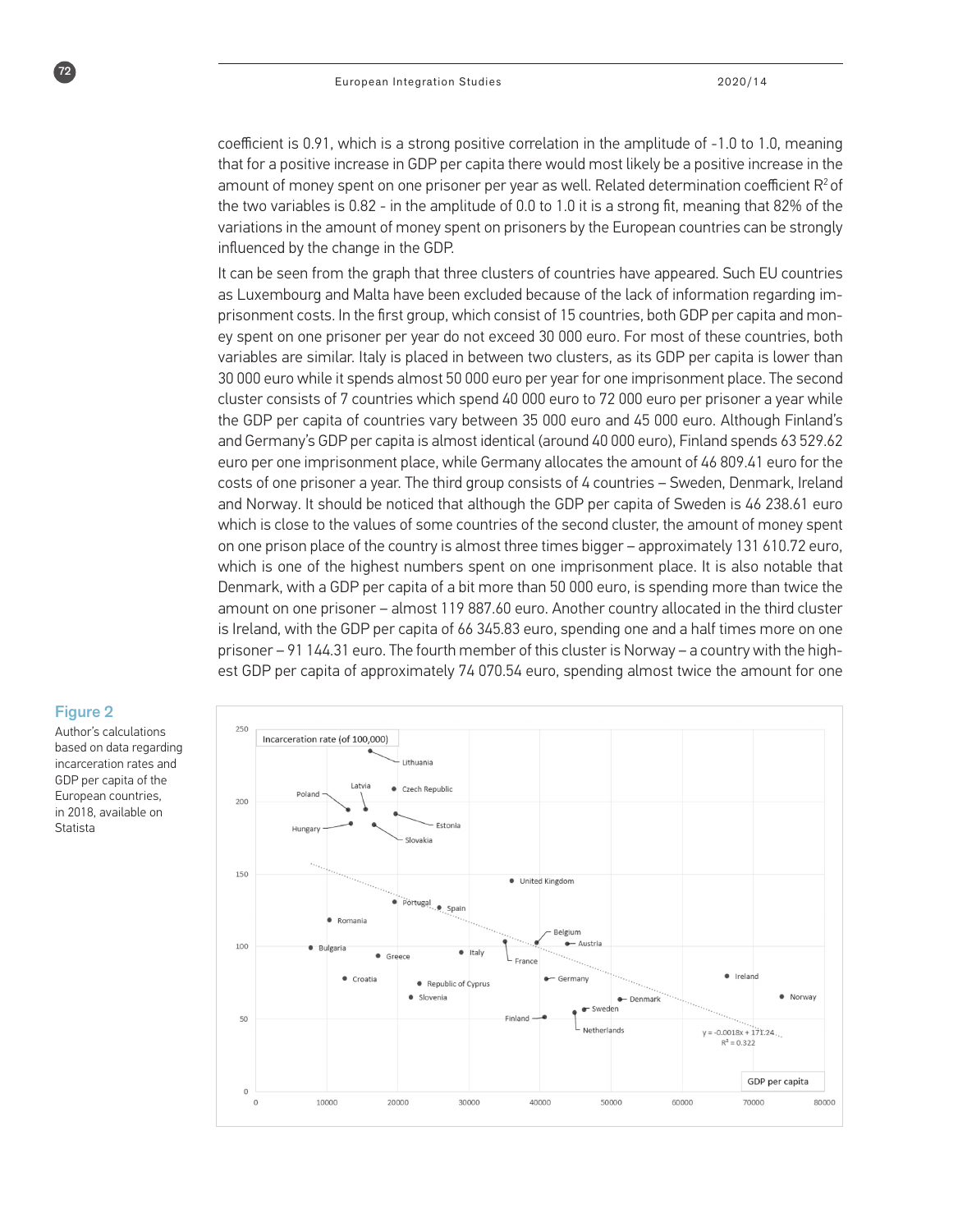imprisonment place – based on the method of calculations used in this paper and data available, around 143 953.08 euro, which is almost twice the amount of the annual GDP per capita.

Secondly, the relation between the GDP per capita and the incarceration rate is examined in order to determine whether the wealthier states have fewer prisoners than the ones with a lower GDP. The correlation between the two variables of GDP per capita and the incarceration rate is -0,57. Although it is not a significant one, the negative correlation means that for an increase in one variable, a decrease in the other one is most likely to appear. In this case, it can be assumed that if the GDP per capita increases, the incarceration rate of a country is most likely to decrease, as a higher GDP per capita means that the standard of living of a country increase. The determination coefficient of the two variables is 0.32, meaning that in one third of the countries examined the change in the incarceration rates can be predicted due to the change in the GDP. As can be seen from the graph, three identifiable clusters of countries have appeared. The countries creating one cluster in the first graph have now been divided into two groups. The first group of countries consist of Latvia, Lithuania, Estonia, Poland, Czech Republic, Hungary and Slovakia. This cluster of countries has the highest incarceration rate in the European Union – 180 to 240 people out of 100 000 citizens are imprisoned. Annual GDP per capita of these countries varies between 12 000 euro and 20 000 euro. The second group of countries consists of Portugal, Spain, Romania, Bulgaria, Greece, Italy, Croatia, the Republic of Cyprus with incarceration rate between 70 and 140 people per 100 000 citizens, and Slovenia with the lowest incarceration rate of this cluster – in this country, only 65 out of 100 000 citizens are imprisoned. Although the incarceration rate of these countries is almost two times smaller than the one of the first group, there is no significant difference in GDP per capita – for the second group countries, it varies between 7700 euro and 29 000 euro. An interesting phenomenon is the geographical composition of both groups of countries - since both the unemployment rate (Trading Economics, 2019) and the level of happiness of people (Eurostat, 2019) in the countries of the first and the second cluster do not differ significantly, one may connect the geographical position of both clusters with the differences of incarceration rates because of climate differences. It can be seen that countries of the second cluster are located closer to the equator and have lower incarceration rates. Researches have shown that homeless people have frequently committed crimes punishable by imprisonment in order to spend some time off the streets (Abadi, 2018). Although not the only possible explanation for the difference between both clusters, one of the reasons for a higher imprisonment rate in countries with a colder climate could be the fact that homeless people are more likely to commit a crime to receive shelter for the cold months of the year in places further away from the equator. The third cluster of countries consists of 12 countries, 11 of which have the annual GDP per capita between 35 000 euro and nearly 75 000 euro. The incarceration rate of these countries varies between 50 to 100 people per 100 000 citizens – this group consists of countries that are wealthier than the ones of the other two clusters. As can be seen from the graph, countries with the lowest incarceration rates are Finland, the Netherlands, Sweden, Denmark and Norway. Although included in this group of countries, the United Kingdom has GDP per capita of 36 000 euro, at the same time having 145 out of 100 000 citizens behind bars. During the last 25 years, the imprisonment rate of the UK has doubled, and the authorities continue increasing the amount spent on prisoners in overcrowded prisons by reallocating funds from rehabilitative programs (Jenkins, 2019).

Finally, figure 3 examines the relation between costs per one prisoner a year and recidivism rate in order to see whether the hypothesis put forward in this paper can be confirmed by comparing EU countries which have provided for such information. Recidivism rate shows the percentage of prisoners who, after being released from prison, return to it after they have committed another crime.

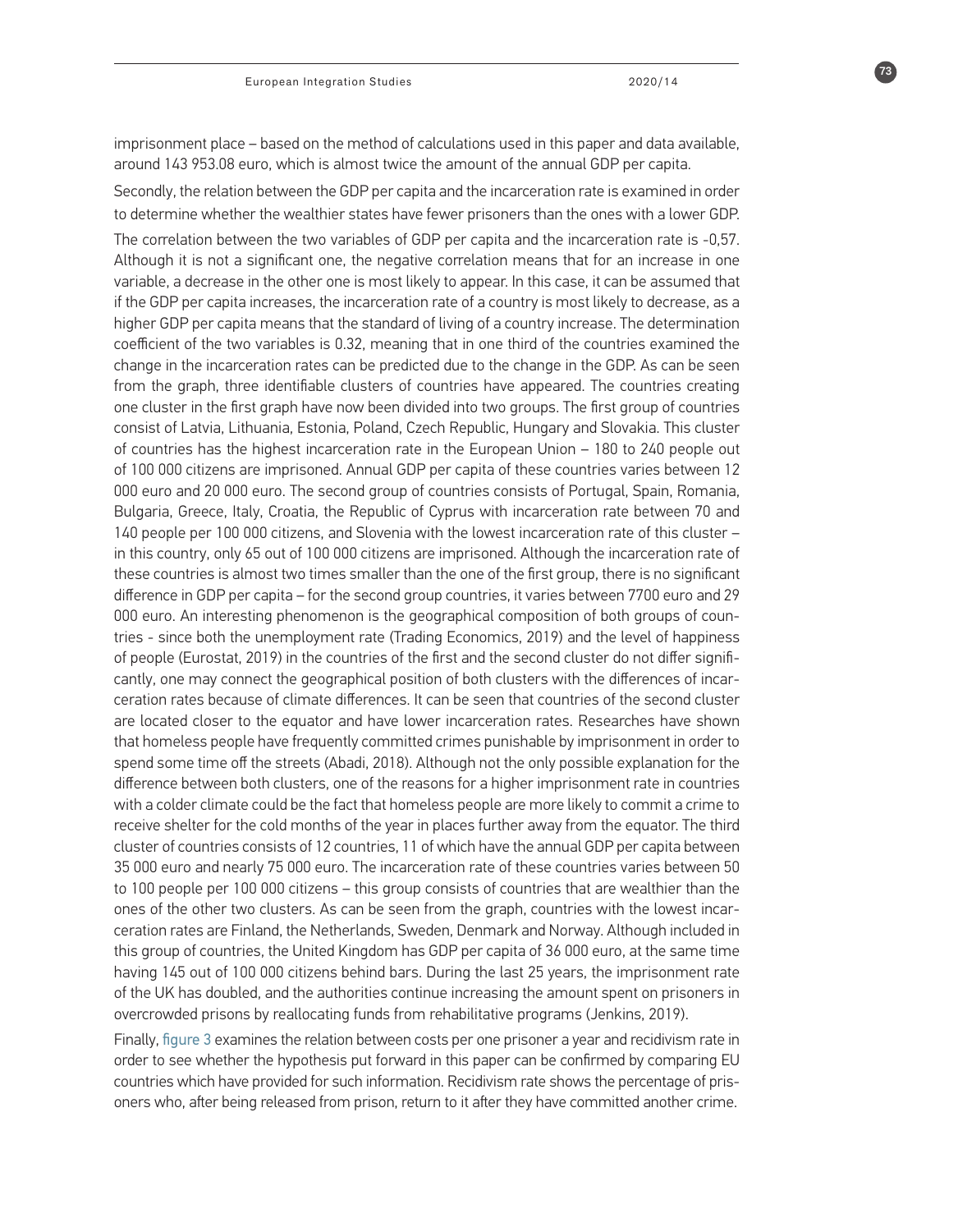

#### Figure 3

Author's calculations based on data regarding costs per prisoner a year and recidivism rates of the European countries, in 2018, derived from CoE reports



Correlation between the two variables of annual costs per prisoner and recidivism rate is -0.49, comparing 13 countries which have made the information about reoffending rates available to the public. Determination coefficient of the countries examined is 0.24. When calculating the correlation of these countries, it should be taken into account that Spain has provided the recidivism rate of 0.3 only for the territory of Catalonia (Capdevila & Serentill & Puig & Pueyo & Ferrer & Lopez & Bou & Pedro, 2015). Without the recidivism rate of Spain, there is a stronger negative correlation of -0.62, and the determination coefficient changes to 0.41. As it can be seen from the graph, five countries – Czech Republic, France, Netherlands, Denmark and Norway – create a negative slope, and the correlation rate of these countries is -0.99, which is a perfect negative correlation, meaning that there is a high possibility that with an increase in the amount of money spent on prisoners the rate of recidivism is being reduced. Determination coefficient of the five countries is 0.99, creating an absolute fit and meaning the recidivism rate of these countries is strongly influenced by the changes in the amount of money spent on prisoners. It is worth mentioning that Norway, which firmly believes in restorative justice, aiming to rehabilitate offender, not to punish it (Sterbenz, 2014), has one of the lowest incarceration rates of 65.4 people per 100 000 citizens and the lowest recidivism rate of 20% in the world. In Norway, the loss of freedom is looked upon as punishment itself, and even the inmates of the high-security prison have a duty to engage in such activities as work, educational and rehabilitative programs, which cost much money but have proved to be cost-effective in the long term, significantly reducing the recidivism rate (Giertsen & Alnaes & De Vos & Jacobsen & Dietrichson & Horn, 2019).

Even though reasons for high incarceration rates vary from one country to another, there is a trend of criminalisation of such social problems as substance dependency, poverty and lack of proper education (Heard, 2016). One of the main reasons for high prison population rates is the practice of sentencing a significant number of convicts to serve long imprisonment terms for property-related offences; this kind of practice leads to high prison density, often resulting in various human rights violations due to overcrowded detention facilities. Given that the majority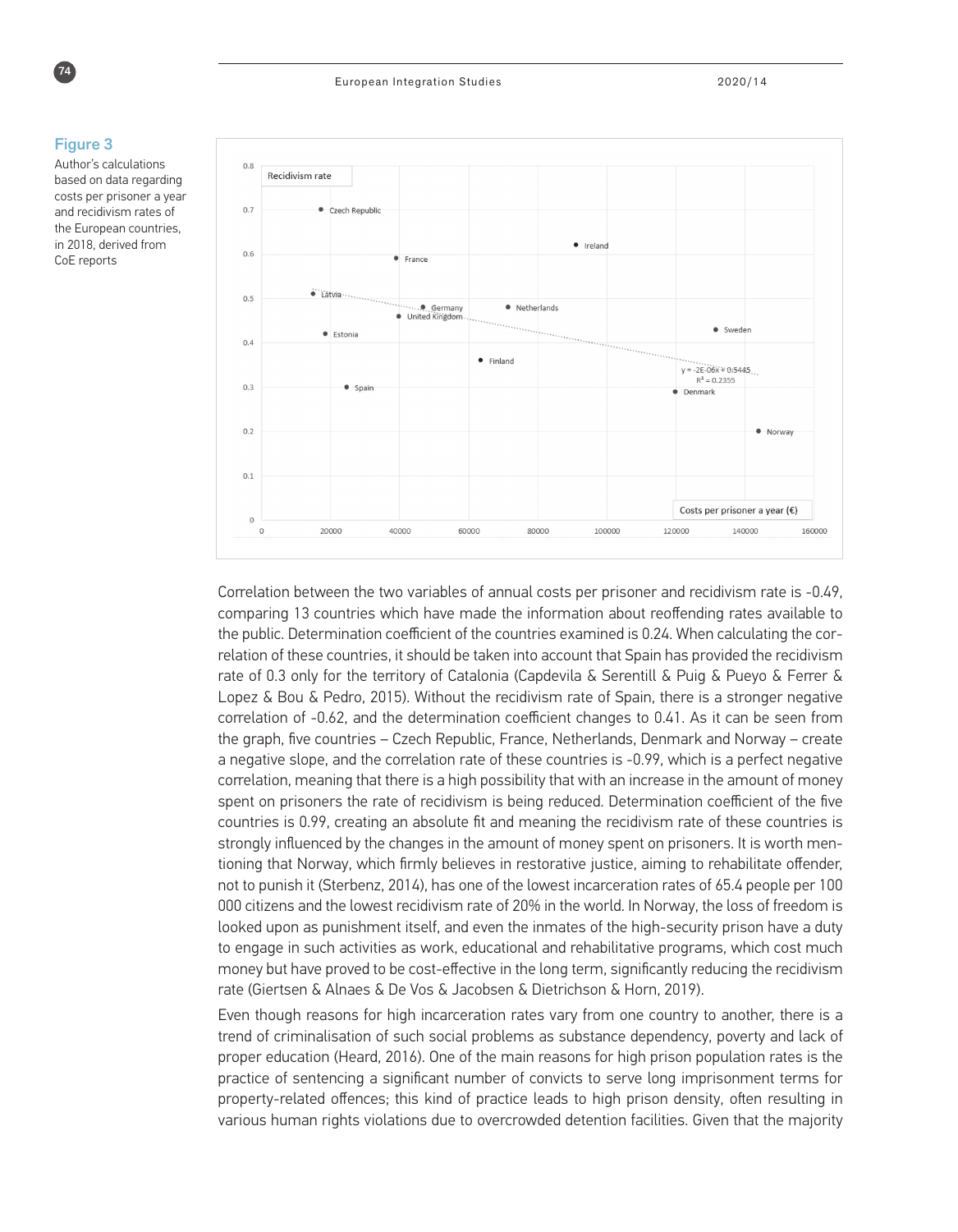of prisoners are going to be released at some time in the future, it is a safety imperative of every society to ensure that detention facilities have the resources necessary for the establishment of proper rehabilitation programs. Although there is no one answer provided to the question of what the most effective rehabilitative approaches of prisoners are and what cost-benefit they bring to taxpayers, it can be assumed that rehabilitative programs can be cost-effective once they reduce the rate of reoffending. Therefore, the imprisonment practice of one country from each cluster is further analysed in order to examine what are the reasons for different rehabilitation practices and their outcomes, namely the ones of Norway, the Netherlands and Latvia.

In the 1980s the prison system in Norway was utterly different than it is nowadays, with the focus on security and having the recidivism rate of 60 – 70% (Papendorf, 2006). Ten years later, the Norwegian Correctional Service changed the prison system entirely by the introduction of various reforms, starting to focus more on rehabilitation than punishment and offering different educational programmes and other activities to prison inmates who had previously been locked up in their cells most of the time. Nowadays, there is no overcrowding present in Norwegian prison facilities, and the correctional officers are highly trained to assist convicts through their rehabilitation process. While in most of the countries socio-educational workers and correctional officers are two different professions, the officers of Norwegian prisons are both. Since Norwegians strongly believe in the rehabilitative approach, prison conditions are created in a way that makes a convict's life in both open and closed prisons as similar to the outside world as possible. Moreover, all prisoners are provided with primary and secondary education, additional training in a wide range of different courses, and even with the possibility to enrol in higher education studies. Like nowhere else, Norwegian prisoners have the access to music classes, concerts and theatre, and they are obliged to spend at least one hour a day outside, where they can take part in various sports programs together with prison officers. Although offenders imprisoned have a "duty of activity", they are not ordered to participate in activities against their will – if they refuse to take part, an order to work is an alternative to such activities (Giertsen & Alnaes & De Vos & Jacobsen & Dietrichson & Horn, 2019). In general, all prisoners have an opportunity to have a job which they can lose as a punishment for bad behaviour, and sometimes they can even apply for a transfer to another prison which offers a broader range of jobs. By creating a regime under which almost of all the prisoners do take part in education, work and other programmes, the re-offending rate of Norway has significantly decreased to only 20%. Therefore, it can be concluded that the country has established a system which is cost-effective due to its capability to reduce the prison population by successful reintegration of former convicts back into society.

An unusual situation has appeared in the Netherlands – during the last 15 years, the prison population has almost halved, resulting in a shut-down of 29 prison facilities in the last five years (Douw & van't Hoff, 2019). Having an incarceration rate of 54.4 people out of 100 000 citizens, the Netherlands has one of the lowest prison population rates in the world. Even after starting to rent out places in prisons to other countries, it does not have enough prisoners to fill up the remaining 30 prisons (Boztas, 2019). The main reasons for such a situation have been told to be both the declining crime rates and increasing use of imprisonment alternatives, such as financial fines. Dutch government studies on prison capacity have helped the policy-makers to understand that an increase in shorter sentences and alternative sentencing rather than unnecessarily long imprisonment terms is an essential factor in reducing the prison population. Since has not been proved that long imprisonment sentences lead to lower crime rates, the imposition of imprisonment alternatives has proved to be beneficial in some cases. Conditions of prison facilities in the Netherlands are considered up to recommended material standards (Douw & van't Hoff, 2019).

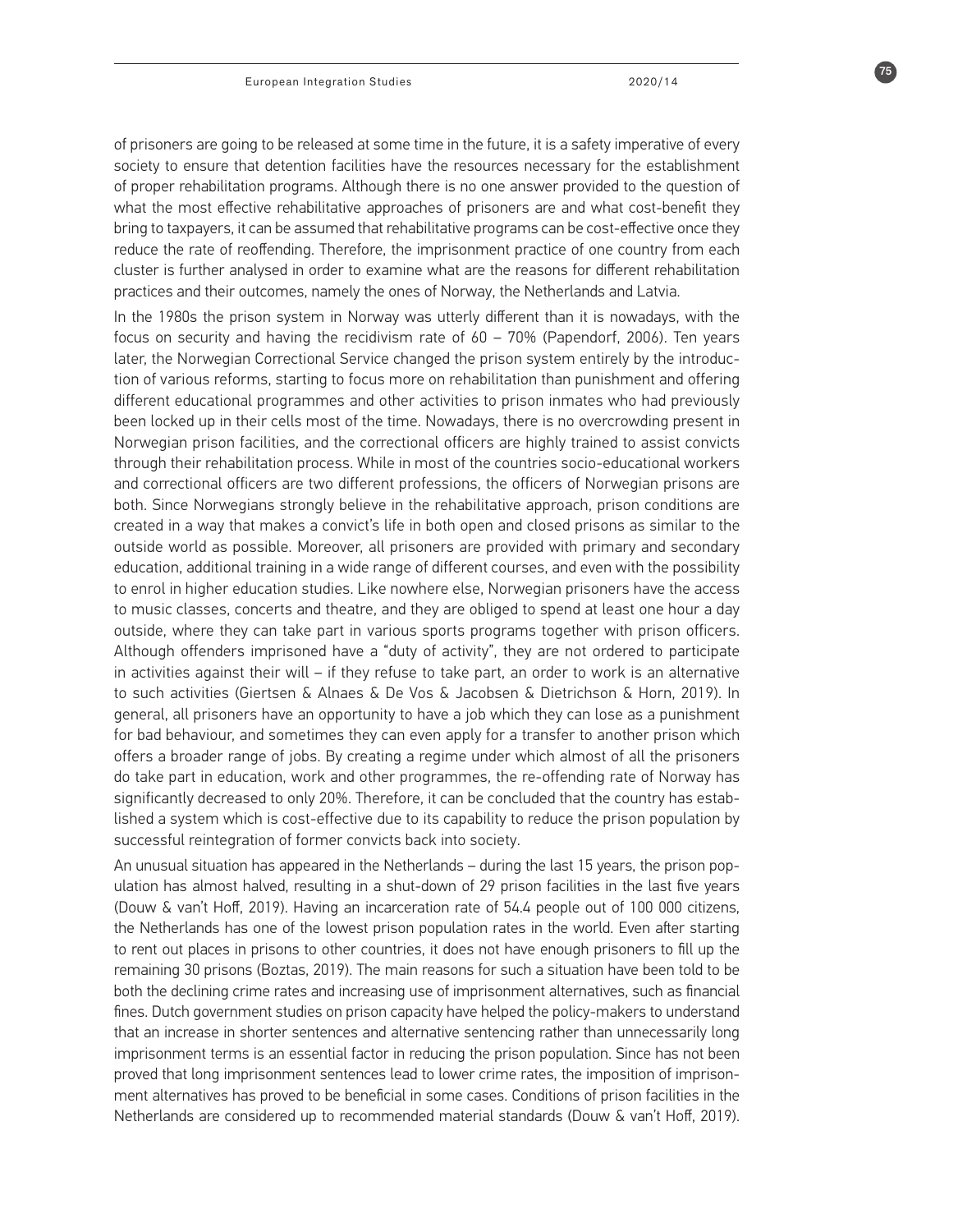$76$ 

As there are no other education possibilities than distance training courses available, and the only activity inmates are obliged to attend is work. Since the current recidivism rate of the Netherlands is 48%, there have been new rehabilitation programs established in order to reduce the probability of reoffending. A non-profit Prison Care organisation has established a program that invites entrepreneurs to prison to allow them to meet inmates in person, providing offenders with an opportunity to work outside prison walls during the day time in order to establish connections with their future employers (Batist, 2019). Out of the 68 ex-prisoners who joined the project before being released, 43 have successfully been reintegrated back into society, having stable employment and a place to live. Since one of the main reasons for reoffending is the unemployment of former convicts, establishment of projects ensuring the re-introduction of prisoners back into the labour market can be cost-effective in the long term, reducing the likelihood of reoffending.

The incarceration rate of Latvia is relatively high – 194 people out of 100 000 are imprisoned in the existing nine prison facilities (Ministry of Justice, 2018). Even though new models of resocialization programs have been implemented in the recent years, the rate of recidivism has not decreased; the reduction in the number of people imprisoned is the result of changes in the policy of criminal punishment, not a success of sufficient rehabilitation programs. The inappropriate accommodation conditions leading to overcrowding and violations of human rights is only one of the issues present in Latvian detention facilities. According to the statistics of 2018, one fourth of the prisoners serving their sentences in Latvian prisons have been incarcerated at least for the fourth time for property-related crimes (State Control of the Republic of Latvia, 2019). Latvian Probation Service has stated that one out of five prisoners commits a crime during the first year after being released (Latvian Probation Service, 2017) due to various problems hindering the re-socialization of prisoners. Although in most prisons inmates are offered to attend to employment, educational or vocational programs, having additional access to outdoor yards and gym, there are some prisons where the daily exercise hour outside remain the only activity accessible for inmates, and for the remaining day, prisoners are locked up in their cells (Kamenska & Pūce & Laganovska, 2013). There are not enough employment opportunities present – mostly prisoners sew uniforms or practice woodworking, and it has resulted in a situation where demand for jobs exceeds supply. While around half of prisoners are enrolled in educational programs, only one out of four convicts are working in prison; despite the fact that entrepreneurs are willing to expand their businesses by increasing work opportunities for prisoners, the prison infrastructure does not allow for that. Since the most significant part of the prison population in Latvia is created by thieves, robbers and those convicted of drug-related offences (Central Statistical Bureau of Latvia, 2019), it is often the case that 30-year-old convicts sent to prison for committing one of the crimes mentioned above have no basic knowledge and no social skills; for many inmates, prison is the first workplace. Therefore, the lack of work-related education during the time of imprisonment is preventing former prisoners from being successfully re-introduced in the labour market, leading to high recidivism rates. If the recidivism rate of 51% was reduced to 50%, the number of re-offenders sent back to Latvian prisons would decrease by 37 people; knowing that one prisoner costs approximately 14 939.45 euro a year, 552 759.65 euro would be saved annually. As most of the offenders are sentenced after committing a property crime, it may be supposed that those 37 people would not have to serve a term of up to 5 years, increasing the amount of money saved to roughly 2.76 million euro. Another important factor which should be considered is the employment – supposing that 37 people would earn the minimum wage of 430 euro, an amount of 15 910 euro per month would be earned, outweighing the cost of one prisoner a year. The overall savings could be calculated by adding up the money saved on imprisonment expenses of 37 people with the amount of money they would earn in five years, making a total of roughly 3.72 million euro. Acknowledging how much resources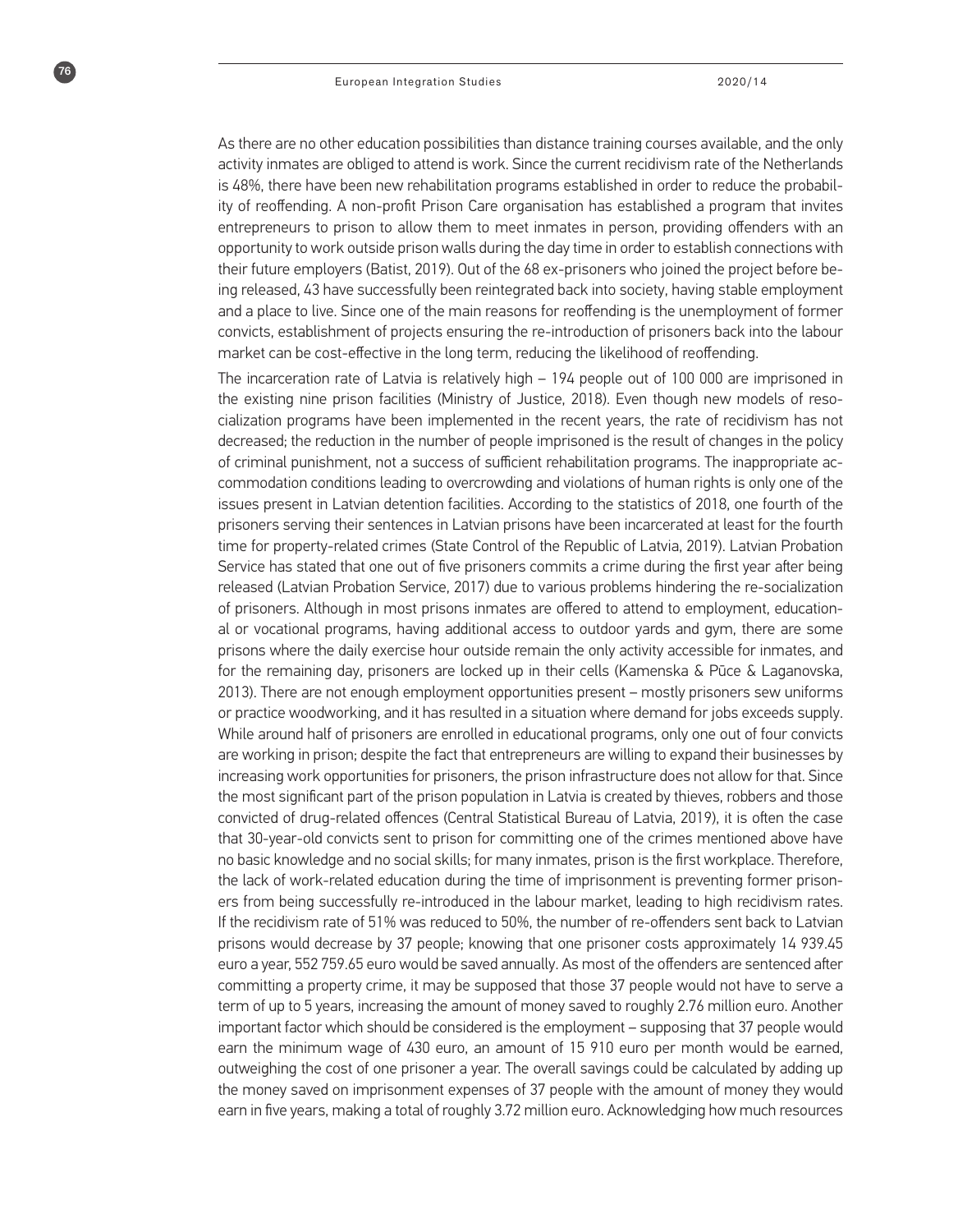would be saved if the recidivism rate was reduced by only 1% and how important part of the re-socialization process the employment of ex-prisoners is, in a country where employers are highly unwilling to provide offenders with job opportunities (Kupčs & Zvirbulis, 2019) it would be in the interest of both the society and the authorities to take the appropriate measures in order to increase the entrepreneur's willingness to employ former convicts.

- Conclusions **\_** An establishment of policies oriented on re-socialization of prisoners back into society can be cost-effective if a proper rehabilitation of offenders is ensured not only during the time of imprisonment but also after release, meaning that the hypothesis of the research can be confirmed.
- **\_** The decrease in reoffending rates can have a positive impact on incarceration rates, reducing the number of people who return to prison repeatedly. Accordingly, a decrease in the prison population would reduce the annual expenses of providing prisoners with the basic needs, allowing to allocate funds to the improvement of prison facilities and further implementation of rehabilitation programs.
- **\_** It is possible to find a correlation between such variables as the imprisonment costs, incarceration rates and the recidivism rates of the European countries. Countries with lower incarceration rates tend to have a higher annual GDP; accordingly, the wealthier the state, the more resources it is willing to allocate to the improvement of convict's lives.
- **\_** The correlation between the annual imprisonment costs of a prisoner and the recidivism rate is noteworthy, as the correlation of the money spent on prisoners a year and the reoffending rates of the countries examined is -0.62; moreover, the data of five countries create strong negative correlation of -0.99 which, taken together with the determination coefficient of 0.99 suggests that there is a high possibility that the reoffending rates can be reduced by increasing the amount of resources allocated for the improvement of prisoner's lives.
- **\_** The qualities offenders have gained during the rehabilitation processes in prisons, such as vocational training and education, should not be wasted by weak post-release support measures. Therefore, it is of crucial importance to establish proper after-release mechanisms which would promote a continuation of the rehabilitation of prisoners by ensuring their capability of living a self-supporting and law-abiding life outside prison walls.
- **\_** In order to ensure offender's willingness to change, it is necessary to create the appropriate environment; assuring proper accommodation and non-existence of human rights abuses in the detention facilities is essential for achieving one's correction, not further damage.
- **\_** Even if during the imprisonment term offenders have gained all the qualities necessary for living a self-supporting life, former convicts face various difficulties after release. Discrimination, lack of work history, occupational skills and experience in the job-seeking processes are only some of the problems faced by ex-prisoners. Therefore, it is important to take the measures necessary to establish mechanisms helping offenders to find an employee to the greatest extent possible.
- **\_** One of the main problems is the lack of stage between imprisonment and freedom. It is of crucial importance to provide prisoners with work-related education during their imprisonment and proper employment after release. Therefore, an establishment of projects ensuring the re-introduction of prisoners back into the labour market can be cost-effective in the long term since one of the main reasons for reoffending is the lack of post-release supporting mechanisms.
- **\_** Acknowledging the employer's unwillingness to employ former convicts in Latvia, it would be in the interest of the authorities to establish prisoner employer's support mechanisms through tax reliefs or the introduction of wage subsidies, since such privileges could increase employer's willingness to provide ex-prisoners with job opportunities, possibly leading to decrease of reoffending rates.

77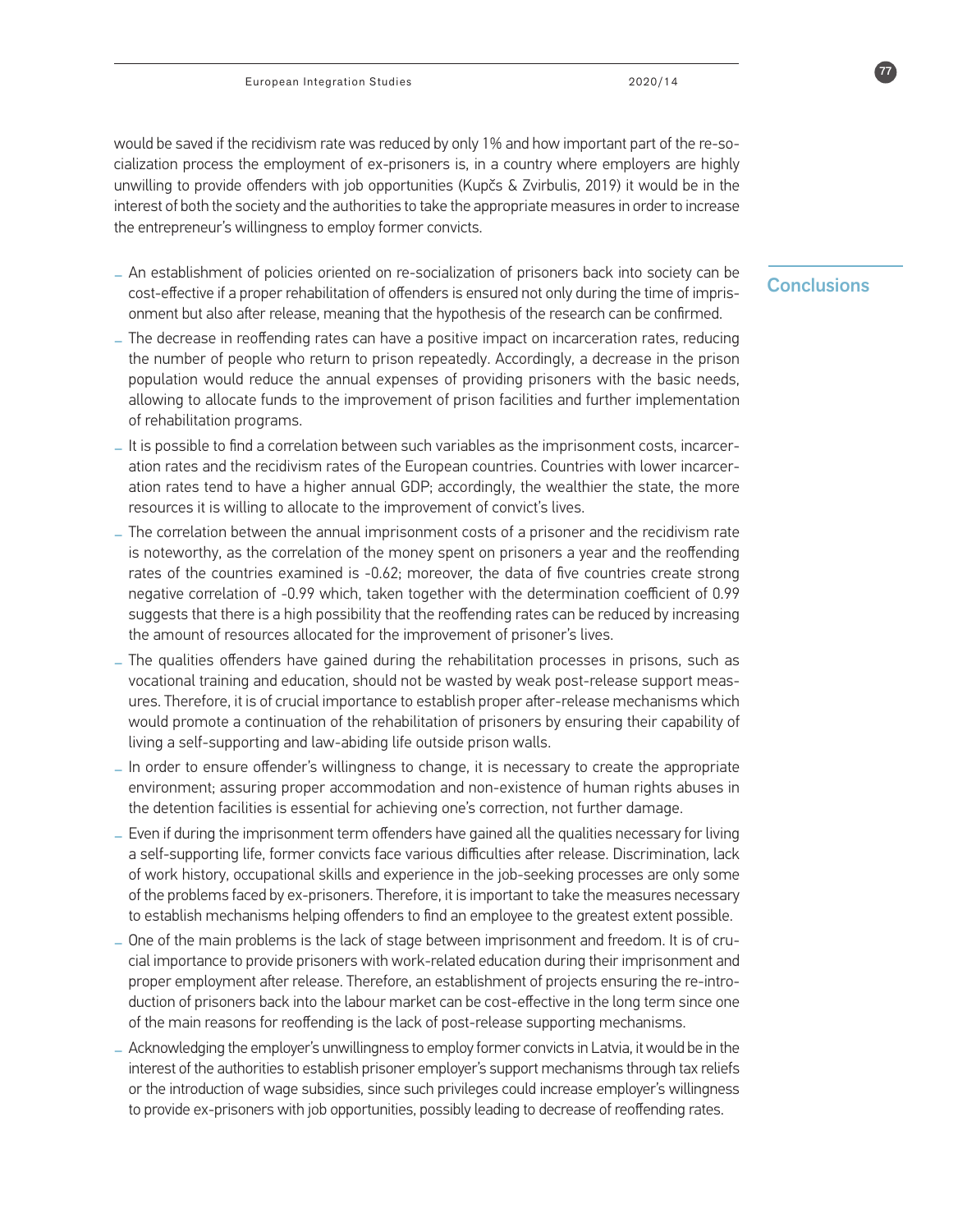78

References<br>Abadi, M. (2018). Some people get arrested on purpose so they can go to jail - and their reasons range from sad, to nefarious, to political. Business Insider (March). Retrieved March 29, 2020, from https:// www.businessinsider.com/jail-getting-arresteddeliberately-2018-3#because-jail-is-better-thanlife-on-the-streets-5

> Batist, D. (2019). How the dutch are closing their prisons. Retrieved April 5, 2020, from https://www.usnews. com/news/best-countries/articles/2019-05-13/thenetherlands-is-closing-its-prisons

> Boztas, S. (2019). Why are there so few prisoners in the Netherlands? The Guardian (December). Retrieved April 2, 2020, from https://www.theguardian.com/ world/2019/dec/12/why-are-there-so-few-prisoners-in-the-netherlands

> Central Statistical Bureau of Latvia. (2019). Statistics in Brief 2019. Retrieved May 20, 2020, from https://www.csb.gov.lv/sites/default/files/publication/2019-05/Nr\_03\_Latvia\_Statistics\_in%20 Brief%202019\_%2819\_00%29\_EN.pdf

> Costelloe, A. & Warner, K. (2003). Beyond 'Offending Behaviour': The Wider Perspectives of Adult Education and the European Prison Rules. Retrieved from https:// www.researchgate.net/profile/Anne\_Costelloe/ publication/264849423\_Beyond\_'Offending\_Behaviour'\_The\_Wider\_Perspectives\_of\_Adult\_Education\_ and\_the\_European\_Prison\_Rules/links/575e9e-7c08aed884621b5595.pdf

> Council of Europe. (2014). Annual Penal Statistics - Recidivism studies. Retrieved March 25, 2020, from https://wp.unil.ch/space/publications/recidivism-studies/

> Council of Europe. (2018). Prison Populations. Retrieved March 25, 2020, from http://wp.unil.ch/space/ files/2019/06/FinalReportSPACEI2018\_190611-1.pdf

> Douw, F. & van't Hoff. (2019). The Netherlands. Prison Insider. Retrieved March 15 from https://www.prison-insider.com/countryprofile/netherlands-2019

> European Prison Rules (2006), part IV (c). Retrieved from https://rm.coe.int/european-prison-rules-978- 92-871-5982-3/16806ab9ae

> Eurostat. (2018). Archive: Quality of life in Europe facts and views - overall life satisfaction. Retrieved March 20, 2020, from https://ec.europa.eu/eurostat/

statistics-explained/index.php?title=Archive:Quality of life in Europe - facts and views - overall life\_satisfaction&oldid=400088

Giertsen, H. & Alnaes, O. & De Vos, H. & Jacobsen, M. H. & Dietrichson, M. O. & Horn, T. (2019). Norway. Prison Insider. Retrieved March 15 from https:// www.prison-insider.com/countryprofile/prisons-norway2019

Heard, C. (2016). Alternatives to imprisonment in Europe: A handbook of good practice. European Prison Observatory. ISBN 978-88-98688-14-2

Jenkins, S. (2019). Prisons do damage. Is the British government finally waking up to this? The Guardian (April). Retrieved April 1, 2020, from https://www.theguardian.com/commentisfree/2019/apr/06/prisons-damage-british-government-reform-short-sentences

Kamenska, A. & Pūce, I. & Laganovska, K. (2013). Prison Conditions in Latvia. European Prison Observatory. Retrieved May 15, 2020, from https://www.crimeandjustice.org.uk/sites/crimeandjustice.org.uk/files/Prison%20conditions%20in%20Latvia.pdf

Kupčs, E. & Zvirbulis, Ģ. (2019). Study: Former prisoners would like to work, but employers discriminate against them because of the past. Retrieved April 11, 2020, from https://www.lsm.lv/raksts/zinas/latvija/ petijums-bijusie-ieslodzitie-gribetu-stradat-tacu-pagatnes-del-darba-deveji-vinus-diskrimine.a313343/

Martufi, A. (2018). The Paths of Offender Rehabilitation and the European Dimension of Punishment: New Challenger for an Old Ideal? Maastricht Journal of European and Comparative Law, 25(6), 672-688. https:// doi.org/10.1177/1023263X18820678

Meijer, S. (2017). Rehabilitation as a Positive Obligation. European Journal of Crime, Criminal Law and Criminal Justice, 25(2), 145-162. https://doi. org/10.1163/15718174-25022110

Ministry of Justice (2018). Latvia. Prison Insider. Retrieved April 10, 2020, from https://www.prison-insider.com/en/countryprofile/lettonie-2018?s=vue-d-ensemble#vue-d-ensemble

Murray v. the Netherlands [GC], no. 10511/10, 26 April 2016

Papendorf, K. (2006). The Unfinished: Reflections on the Norwegian Prison Movement. Acta Sociologia 49 (2). https://doi.org/10.1177/0001699306064767